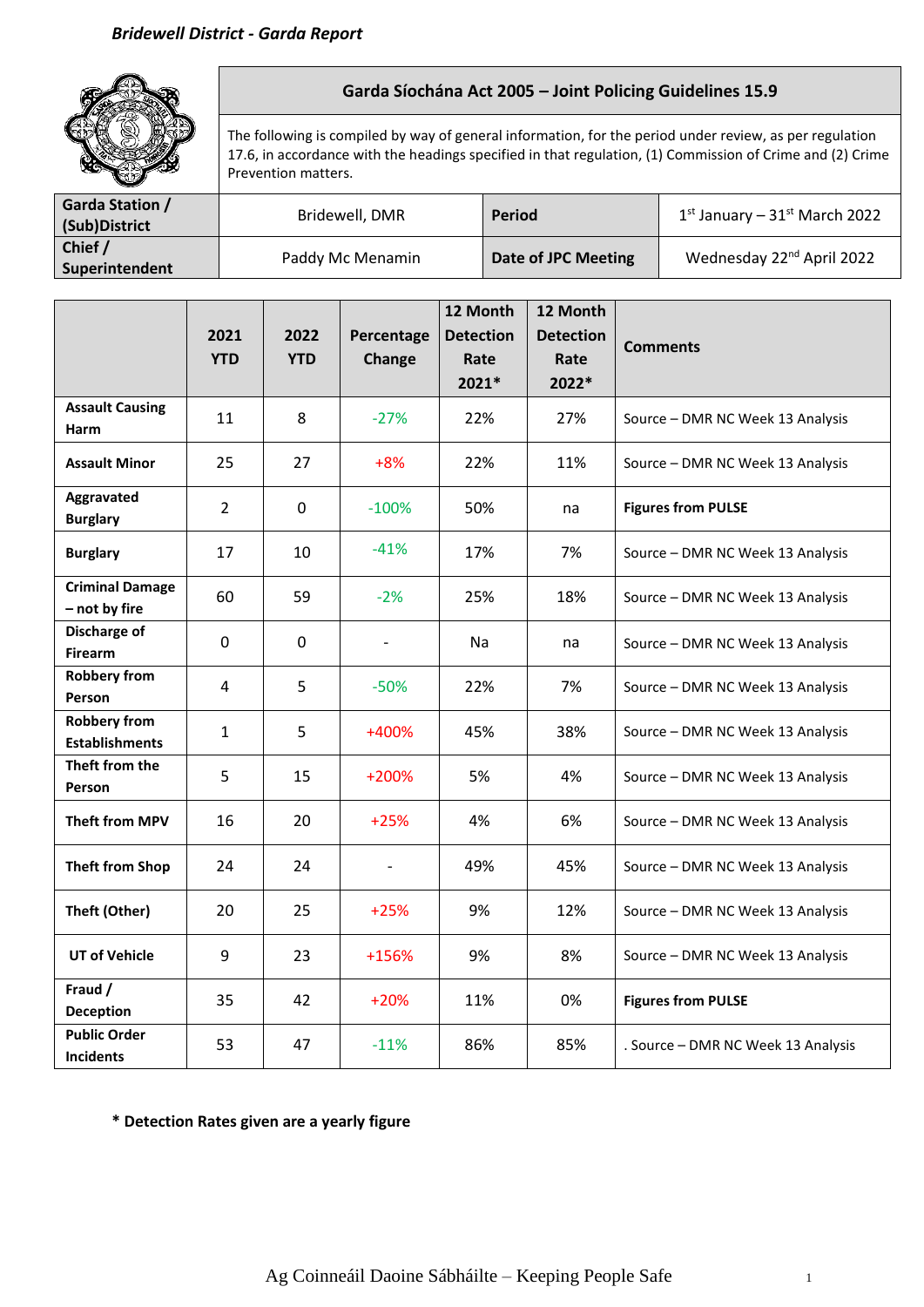## *Bridewell District - Garda Report*

| <b>Garda Patrol</b><br><b>Activity</b>                          | 2021<br><b>YTD</b> | 2022<br><b>YTD</b> | Percentage<br>Change | <b>Detection</b><br>Rate<br>2021* | <b>Detection</b><br>Rate<br>2022* | <b>Comments</b>                  |
|-----------------------------------------------------------------|--------------------|--------------------|----------------------|-----------------------------------|-----------------------------------|----------------------------------|
| <b>ASBO Issued</b>                                              |                    |                    |                      |                                   |                                   | <b>Figures from PULSE</b>        |
| <b>Possession of</b><br><b>Firearm</b>                          | $\Omega$           | 0                  | <b>Na</b>            | <b>Na</b>                         | na                                | Source – DMR NC Week 13 Analysis |
| <b>Possession of</b><br>Drugs for Sale or<br><b>Supply</b>      | 23                 | 36                 | $+57%$               | Na                                | <b>Na</b>                         | Source – DMR NC Week 13 Analysis |
| <b>Possession of</b><br><b>Drugs for</b><br><b>Personal Use</b> | 16                 | 31                 | $+94%$               | Na                                | <b>Na</b>                         | Source – DMR NC Week 13 Analysis |
| Possession of<br><b>Offensive</b><br>Weapon                     | 5                  | 6                  | $+20%$               | 74%                               | 61%                               | Source – DMR NC Week 13 Analysis |
| Searches under<br><b>Drugs Act</b>                              | 220                | 293                | $+33%$               | Na                                | <b>Na</b>                         | Source – DMR NC Week 13 Analysis |
| <b>Vehicle Seizures</b><br><b>Sec 41</b>                        | $\mathbf{1}$       | 5                  | $+400%$              | Na                                | na                                | <b>Figures from PULSE</b>        |

## **\*Detection Rates given are a yearly figure**

| <b>Domestic</b><br><b>Violence</b>                                                         | 2021 | 2022           | Percentage<br>Change | <b>Detection</b><br>Rate<br>2021* | <b>Detection</b><br>Rate<br>2022* | <b>Comments</b>           |
|--------------------------------------------------------------------------------------------|------|----------------|----------------------|-----------------------------------|-----------------------------------|---------------------------|
| <b>Domestic</b><br><b>Violence</b><br>Incidents - No<br><b>Offence</b><br><b>Disclosed</b> | 68   | 64             | $-6%$                | na                                | na                                | <b>Figures from PULSE</b> |
| Breach of<br>Domestic<br>Violence<br>Orders~                                               | 16   | $\overline{2}$ | $-80%$               | na                                | na                                | <b>Figures from PULSE</b> |

**~ Domestic Violence Orders Include Barring Orders, Safety Orders and Protection Orders**

**- denotes previous period as zero: Percentage cannot be calculated.**